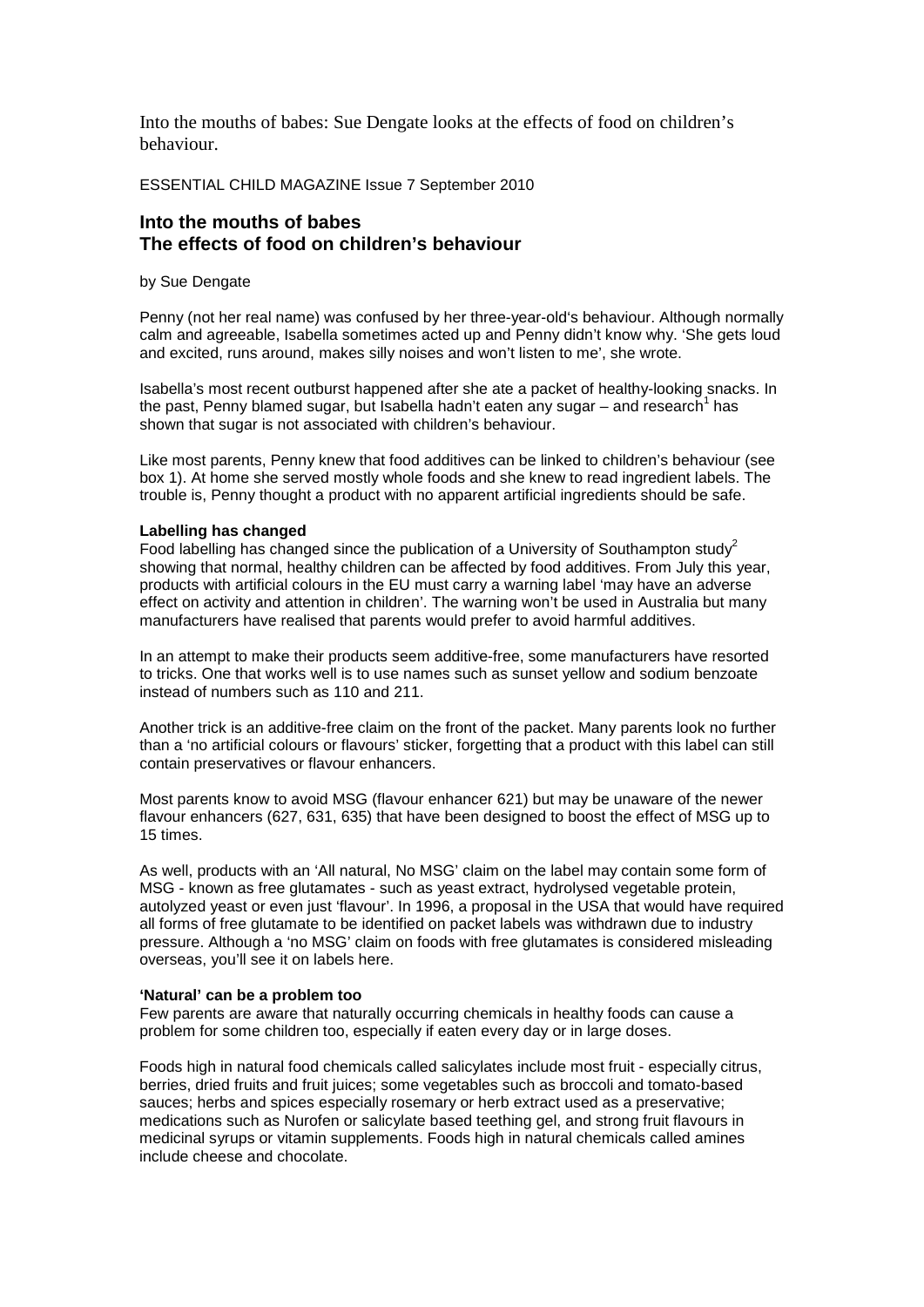Parents rarely realise that their children are affected by additives, salicylates or amines unless they eat a large dose in a short time, for example at Christmas or Easter, or until they reduce their intake. This is because when food chemicals are eaten frequently the effects fluctuate and can build up very slowly.

## **Cutting down**

Some families see improvements by following these hints: switch to preservative-free bread, avoid nasty additives (see box 2), drink water as the main drink, limit fruit to two pieces of fresh fruit a day and avoid fruit-flavoured, tomato-based or strongly flavoured products. Some of the safest items for lunchboxes include home-made additive-free sandwiches (for example, preservative-free bread and preservative-free cream cheese), red or golden delicious apples, plain crackers such as Arnott's Salada biscuits, unflavoured plain sweet biscuits such as Arnott's Arrowroots or Teddy Bears, home-made pear muffins and oat bars or – as a treat plain unflavoured chips.

One mother wrote: 'I cut back my five year old daughter's intake of fruit to about a quarter of what she normally had. Within days we saw dramatic changes. Her behaviour evened out … she was more sensible and obliging, less aggressive and defiant - and altogether much more pleasant to live with.'

If cutting down isn't enough, a three week trial of an additive-free diet low in salicylates, amines and glutamates – and sometimes dairy foods and gluten as well - followed by food challenges under the supervision of an experienced dietitian can be the quickest way to identify offending food chemicals. (Ask the Food Intolerance Network for contacts [www.fedup.com.au.](http://www.fedup.com.au/))

For little Isabella, the culprit turned out to be a strongly flavoured snack sold in health food aisles with a 'no artificial colours, flavours or MSG' front of packet claim. 'We buy those because they are so healthy', said Penny. She was relieved to learn that that Isabella's problem was a reaction to food instead of her daughter's natural temperament - 'I thought she was just like that' - and could be easily changed.

- Sue Dengate is the author of the best-selling *Fed Up* series

## **[BOX 1] Signs of food intolerance in young children**

\* grumpiness, moodiness, oppositional defiance

- \* long or frequent tantrums
- \* head banging, headaches
- \* restlessness, overactivity
- \* difficulty settling to sleep, night waking, night terrors
- \* grizzly, anxious or unhappy temperament
- \* reflux, constipation and/or diarrhoea, 'sneaky poos'
- \* asthma, stuffy or runny nose, frequent colds
- \* eczema or other itchy rashes

# **[Box 2] Additives to avoid**

**COLOURS** 102 tartrazine, 104 quinoline, 110 sunset yellow 122 carmoisine, 123 amaranth, 124 ponceau 127 erythrosine, 129 allura red, 132 indigotine 133 brilliant blue, 142 green S, 143 fast green FCF 151 brilliant black, 155 brown HT 160b annatto (natural)

PRESERVATIVES 200-203 sorbates 210-213 benzoates 220-228 sulphites 280-283 propionates